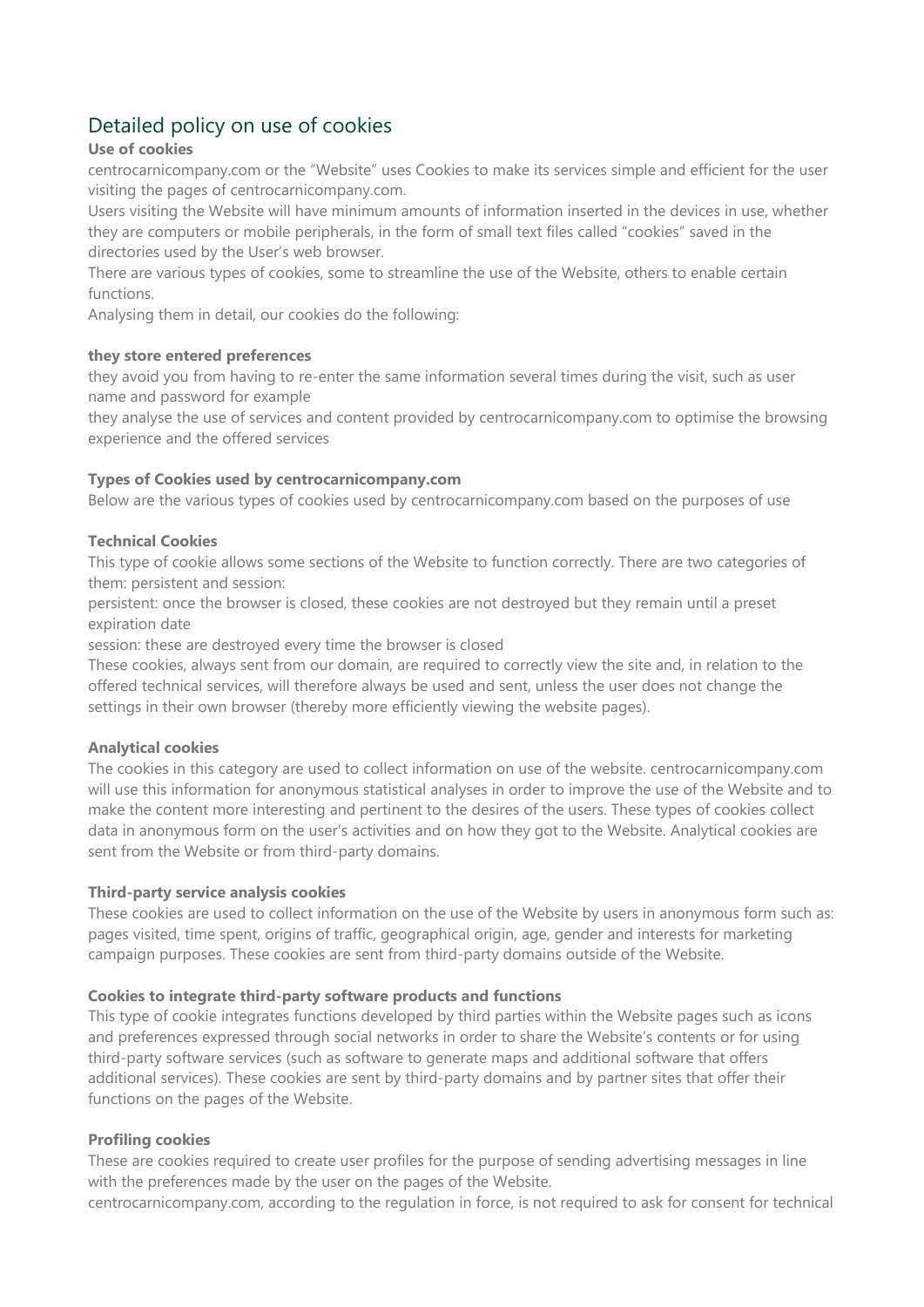and analytical cookies, as they are necessary for providing the requested services.

For all other types of cookies, consent can be expressed by the User in one or more of the following ways: Through specific configurations of the browser or the relative computer programs used to browse the pages that compose the Website.

Through changes to the settings on the use of third-party services

Both of these solutions could prevent the user from using or viewing parts of the Website.

#### **Websites and third-party services**

The Website could contain connections to other Websites that have their own privacy policy differing from the one adopted by centrocarnicompany.com and therefore not liable for these websites.

# **Cookies used by centrocarnicompany.com**

Below is the list of technical and analytics cookies used by this Website:

- has js Expires at the end of the session, it checks for javascript.
- utma persistent user visit time necessary for the service of third party Google Webmaster and Analytics. Duration of 2 years
- $\blacksquare$  \_utmb / \_utmc persistent user abandonment rate (approximate value) necessary for the service of third party Google Analytics. Duration of 30 minutes
- **■** utmt persistent user origin necessary for the service of third party Google Analytics. Duration of 6 months
- Lutmz persistent user origin necessary for the service of third party Google Analytics. Duration of 6 months

# **How to disable cookies through browser configuration**

# **Chrome**

Open the Chrome Browser Click on the menu in the browser tool bar next to the url entry window for browsing. Select Settings Click on Show Advanced Settings In the "Privacy" section, click on the "Content settings" button In the "Cookie" section, it is possible to edit the following settings relative to the cookies: This allows data to be saved in local This allows local data to be edited only until the browser is closed This prevents websites from setting cookies This blocks third-party cookies and website data This manages exceptions for some internet sites Elimination of one or all cookies For more information, visit the [dedicated](https://support.google.com/accounts/answer/61416?hl=en) page.

# **Mozilla Firefox**

Open the Mozilla Firefox Browser Click on the menu in the browser tool bar next to the url entry window for browsing Select Options Select the Privacy panel Click on Show Advanced Settings In the "Privacy" section, click on the "Content settings" button In the "Tracking" section, it is possible to edit the following settings relative to the cookies: Ask websites not to perform tracking Tell websites you accept tracking Do not send any preference relative to personal data tracking From the "Chronology" section, it is possible to: By enabling "Use customised settings", select that you accept third-party cookies (always, from most visited